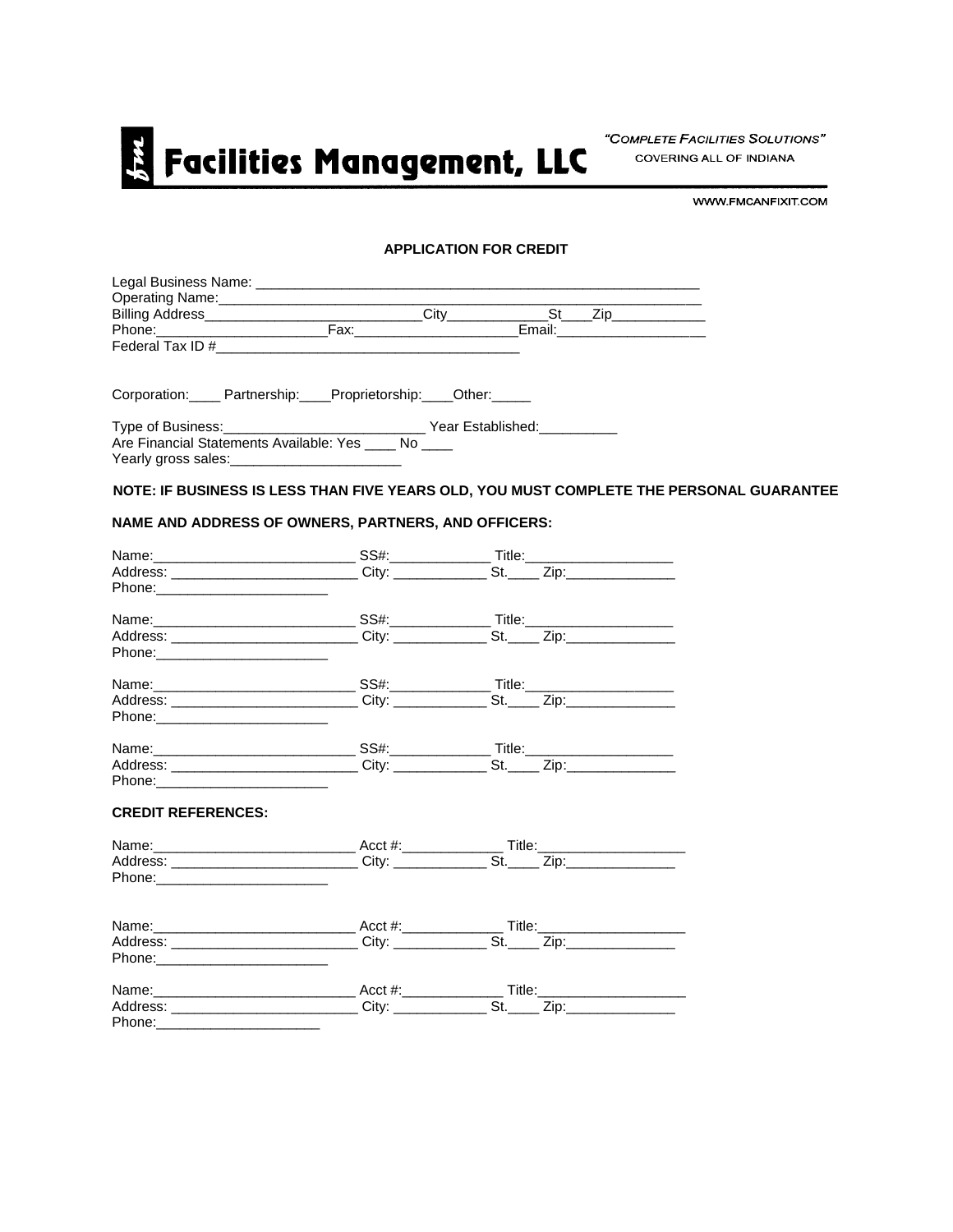## **APPLICATION FOR CREDIT (CONTD)**

#### **BANK REFERENCE:**

| Bank Name:                | $Acct \#$ : |  |
|---------------------------|-------------|--|
| Address:                  | Citv:       |  |
| Phone:                    |             |  |
| <b>Bank Contact Name:</b> |             |  |
|                           |             |  |

Credit line request:

#### **CREDIT TERMS:**

- I/WE (hereinafter "**CREDIT APPLICANT**") herein make application to **FACILITIES MANAGEMENT, LLC** (hereinafter "**FACILITIES MANAGEMENT**") for credit and/or services in this application for credit (hereinafter "**CREDIT APPLICATION**") to update and reconfirm our existing account balance with **FACILITIES MANAGEMENT**. In making this application, **CREDIT APPLICANT** expressly authorizes **FACILITIES MANAGEMENT** to contact any references or banks listed in this **CREDIT APPLICATION**, and request that credit reports and related information be pulled in order to establish the creditworthiness of the **CREDIT APPLICANT**.
- If credit is granted, **CREDIT APPLICANT** agrees to pay for all goods and services purchased from **FACILITIES MANAGEMENT** by the terms of the invoice, and **CREDIT APPLICANT** understands that this payment is typically due upon receipt.
- In the event payment is not made per the terms of the invoice with **FACILITIES MANAGEMENT** and this account is referred for collection, **CREDIT APPLICANT** agrees to pay all costs of the collection process. If **FACILITIES MANAGEMENT** initiates a suit through an attorney arising from this collection, **CREDIT APPLICANT** promises to pay reasonable attorney fees in said suit or action. Venue for this suit or action shall be in the state and county of **FACILITIES MANAGEMENT's** choice. **CREDIT APPLICANT** specifically understands that they are waiving their right to a choice of venue in this regard.
- **CREDIT APPLICANT** agrees to pay interest and service charges at the highest rate permitted by law. **CREDIT APPLICANT** gives their permission to **FACILITIES MANAGEMENT** and/or its agents to verify and/or supplement the information listed herein. **CREDIT APPLICANT** understands that by providing the information above and signing this form below, **CREDIT APPLICANT** is consenting to receive communications sent via facsimile, e-mail, and/or telephone, by or on behalf of, **FACILITIES MANAGEMENT.**
- **CREDIT APPLICANT** understands all decisions with respect to the extension and continuation of credit shall be made at the sole discretion of **FACILITIES MANAGEMENT. CREDIT APPLICANT** also understands that the credit terms and limit may be canceled or changed at the sole discretion of **FACILITIES MANAGEMENT** provided that current credit accounts are given a thirty (30) day notice of any changes.

**CREDIT APPLICANT** agrees with the terms of the **CREDIT APPLICATION** and states that all information contained in this **CREDIT APPLICATION** is true and correct. By signing below, **CREDIT APPLICANT** authorizes **FACILITIES MANAGEMENT** to contact all references listed herein, inquire as to credit and related information, and receive any confidential information relevant to proving and evaluating **CREDIT APPLICANT's** credit usage and history.

**CREDIT APPLICANT** has read and understands the above terms and conditions, and hereby agrees to them:

DATE:

NAME AND TITLE:

SIGNATURE OF CREDIT APPLICANT: